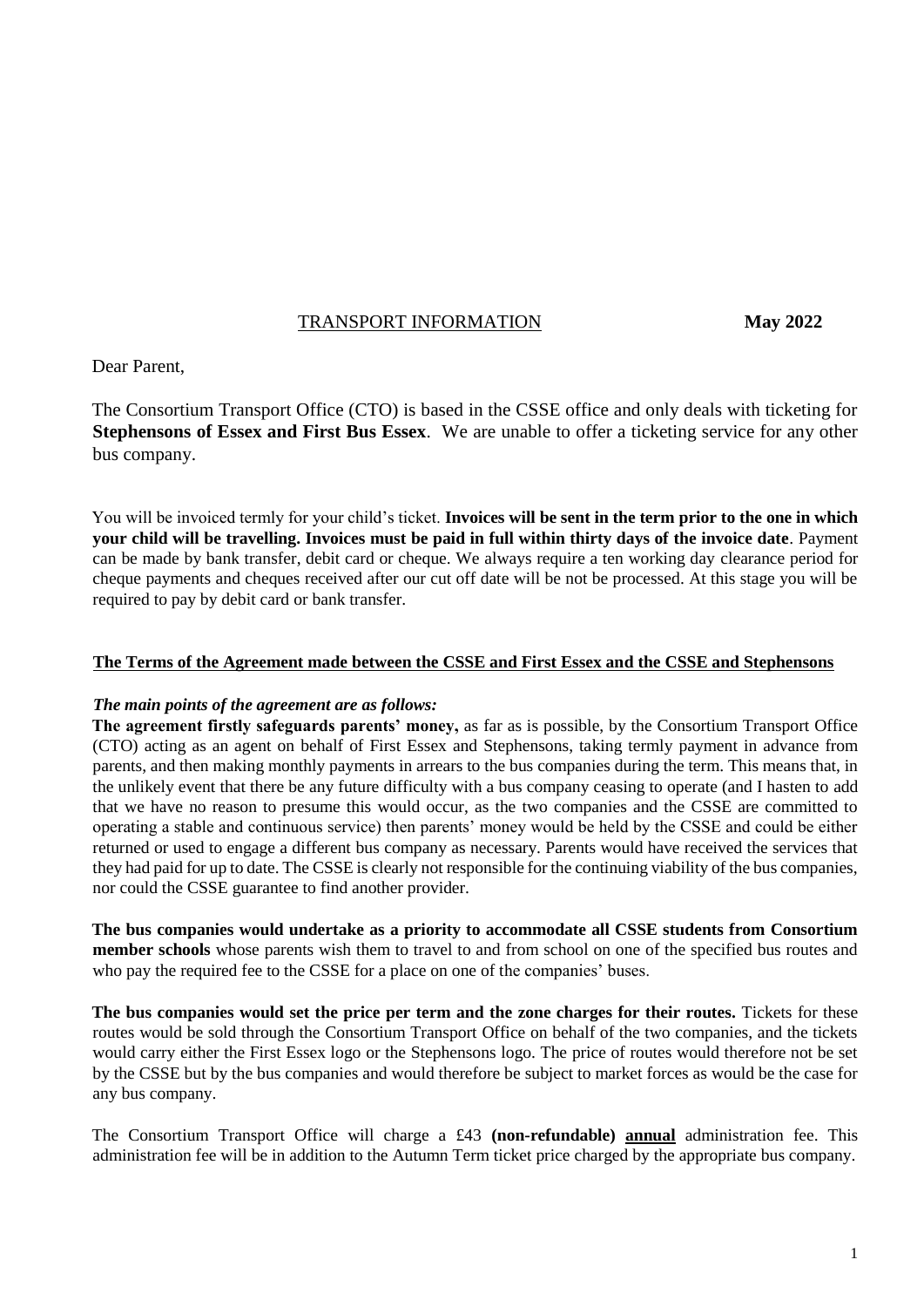**The CSSE and the bus companies will review at least annually the bus services,** to discuss the numbers travelling on those services, the prices set by the bus companies, and the configuration of the routes and pick up and drop off points, to make them the most effective routes possible. If a route became financially non-viable because numbers dwindled, parents would need to accept the possibility that, through mutual agreement, it would have to be discontinued, amalgamated, or altered as to exact route or timing.

Parents would need to accept also that, with appropriate notification, routes might need to have pick-up and drop off points altered from year to year if circumstances made this appropriate.

**The bus companies will be entirely responsible for the health and safety of passengers** while they are using the transport provided, and all aspects of operating a safe and reliable bus service. The CSSE could accept no legal liability in this regard. Where a discipline problem is experienced in respect of students travelling on buses, the bus companies would consult with the relevant Headteacher before any decision is taken about withdrawing the services from that student. This would not preclude an immediate response by the driver or the company if the safety of other passengers or road users is judged to be at risk. All passengers are in any event carried subject to the PSV Conduct regulations and the Company's Conditions of Carriage. The bus companies will ensure meeting their requirements under the Public Passenger Vehicles Act and other legislation with regard to vehicle safety, maintenance, driver hours and standards and other legal obligations under these regulations.

**If there is a continuous non-rectified problem concerning the reliable operation of the bus services** on the part of one of the companies the Consortium Transport Office would reserve the right to refuse to renew the annual agreement with that company as appropriate.

**The bus company customer service numbers are the point of contact** for any day-to-day enquiries regarding the running of buses themselves (poor weather affecting the services, unavoidable late running because of accidents, etc.). **The CTO is unable to assist with these enquiries. Bus contact information will be sent with the tickets and can be viewed on the CSSE website. The bus company's Code of Conduct will be enclosed with your child's Autumn term ticket.** The CTO office is closed during school holidays and you should contact your bus company if you have a query during school holidays in relation to bus schedules or lost bus passes.

**The Consortium Transport Office will be a point of contact** for parents regarding any matters concerning the administration of tickets, student and parent details. **The CTO telephone line can be used for any such enquiries: (01245) 281194.** Route and price information can be found on our website: www.csse.org.uk (click on transport option). **Please contact the bus company's customer service department if you have a complaint in respect of their services. Full details can be found in their code of conduct and in the contact information which will be sent with the ticket.** The CSSE request that a copy of any written complaint that you send to either of the bus companies is copied to the Consortium for our records and for discussion at future transport meetings.